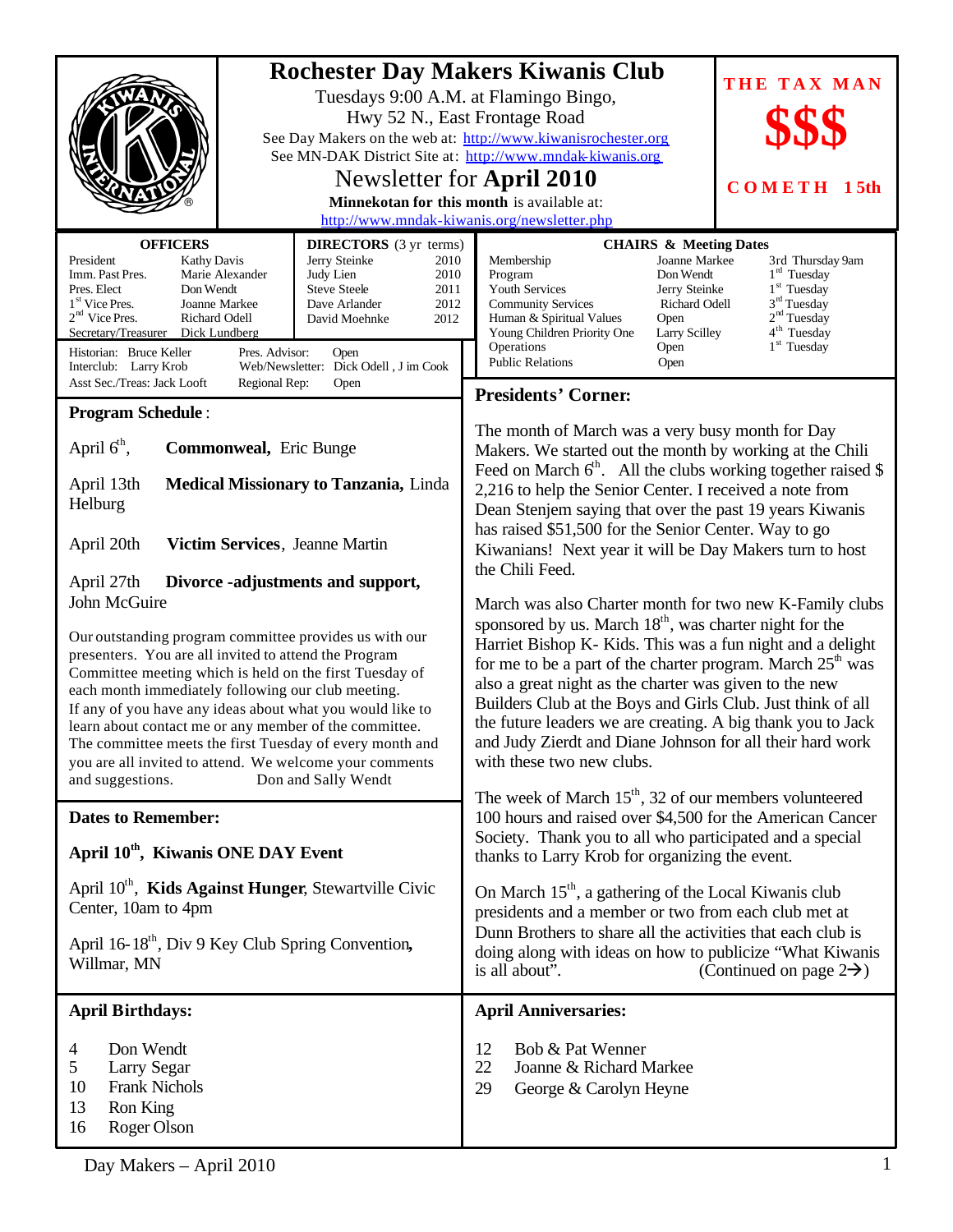| <b>Secretary/Treasurer's Report - Mar'10</b>                                                                                                                                                                                                                                                                                                                                                    | <b>President Corner:</b><br>(Continued from page 1)                                                                                                                                                                                                                                                                                                                             |
|-------------------------------------------------------------------------------------------------------------------------------------------------------------------------------------------------------------------------------------------------------------------------------------------------------------------------------------------------------------------------------------------------|---------------------------------------------------------------------------------------------------------------------------------------------------------------------------------------------------------------------------------------------------------------------------------------------------------------------------------------------------------------------------------|
| <b>Bank Balance 2/28/10:</b><br>\$17,805.15<br>\$17,706.83<br><b>Administrative Account:</b><br>$-317.03$<br>Service Account:<br>\$<br>\$<br>Hockey/YCPO:<br>21.60<br>\$<br><b>Bike Repair:</b><br>86.75<br>$\hat{S}$<br>307.00<br>Key Club<br>Day Makers on leave: Merlyn Jeche, Ron King, Sara                                                                                                | Each club is looking for a P.R. person to meet with the<br>other clubs and design a public relations plan. Would YOU<br>like to be our representative? If so please let me know.<br>Kiwanis One Day, is coming up on April $10th$ . The project<br>as you know is "Kids Against Hunger" and to help with the<br>success of this program our club collected \$858.00.            |
| King, Paul Lamoreux, Ken Plummer<br>February Service Hour Statistics: 672 hours by 36                                                                                                                                                                                                                                                                                                           | Not only are we helping financially but many Day Makers<br>will be helping to assemble the food packages. We are<br>living the Kiwanis motto.                                                                                                                                                                                                                                   |
| members, 43% Participation.                                                                                                                                                                                                                                                                                                                                                                     | Along with our many highs this past month we did have a                                                                                                                                                                                                                                                                                                                         |
| <b>March 9, 2010 Board Meeting Highlights:</b><br>Dave Moehnke is pursuing the restaurant fundraiser idea.<br>Dave has checked with many local restaurants, and there<br>are several possibilities. The member survey indicated<br>that a lunch quarterly was the most popular. Perkins<br>seems to have the best deal with a coupon honored<br>during a defined time period and a 20% payback. | big low. The passing of Marie Alexander, our member and<br>past president, was a sorrowful time for us as Marie did a<br>lot for our club and she will be greatly missed. Dave, our<br>thoughts and prayers are with you and your family.<br>March was a super busy and productive month. Now what<br>can you do to make April an even greater month?<br>Kathy Davis, President |
| A peanut fundraiser brought up at the February board                                                                                                                                                                                                                                                                                                                                            | <b>Kiwanis Kids Against Hunger:</b>                                                                                                                                                                                                                                                                                                                                             |
| meeting will be pursued by the builders club.<br>The board considered an offer by the Rochester West<br>Kiwanis Club to take over their ice cream concession<br>stand at Rochester Fest. The board decided to not<br>consider further.                                                                                                                                                          | Feeding Children International, Stewart, MN mobile unit<br>will bring supplies to package a nutritious, soy-rice based<br>meal to feed starving children throughout the world.<br>$Q^{BY}$ + One                                                                                                                                                                                |
| The Rochester JC's has asked us to participate in their<br>July 4 <sup>th</sup> Kiddies Parade. The board decided to<br>respectively decline this request.                                                                                                                                                                                                                                      |                                                                                                                                                                                                                                                                                                                                                                                 |
| The board discussed whether or not we need to order<br>more song books, or could we project the music and                                                                                                                                                                                                                                                                                       | Is your club ready?<br>April 10, 2010                                                                                                                                                                                                                                                                                                                                           |
| words instead? The board decided not to order more<br>books. President Kathy will pick four (or so) songs that                                                                                                                                                                                                                                                                                  | <b>Web Job Finder Humor:</b>                                                                                                                                                                                                                                                                                                                                                    |
| most people know, and rotate them.<br>The board elected Don and Sally Wendt as delegates, from our<br>club, to the Kiwanis International Convention.                                                                                                                                                                                                                                            | 1. My first job was working in an Orange Juice factory,<br>but I got canned. I couldn't concentrate.                                                                                                                                                                                                                                                                            |
| The board was informed, by the secretary, that Kiwanis<br>International is initiating a graduated enrollment fee schedule<br>for new members based on the month they join.<br>(Continued on page $3\rightarrow$ )                                                                                                                                                                               | 2. Then I worked in the woods as a Lumberjack, but just<br>couldn't hack it, so they gave me the axe.<br>3. After that, I tried being a Tailor, but wasn't suited for it -                                                                                                                                                                                                      |
|                                                                                                                                                                                                                                                                                                                                                                                                 | - mainly because it was a sew-sew job.                                                                                                                                                                                                                                                                                                                                          |
| <b>Kiwanis Mission Statement:</b><br>Kiwanis is a global organization of volunteers<br>dedicated to changing the world one child and<br>one community at a time.                                                                                                                                                                                                                                | 4. Next, I tried working in a Muffler Factory, but that<br>was too exhausting.                                                                                                                                                                                                                                                                                                  |
|                                                                                                                                                                                                                                                                                                                                                                                                 | 5. Then, I tried being a Chef - figured it would add a little<br>spice to my life, but just didn't have the thyme.                                                                                                                                                                                                                                                              |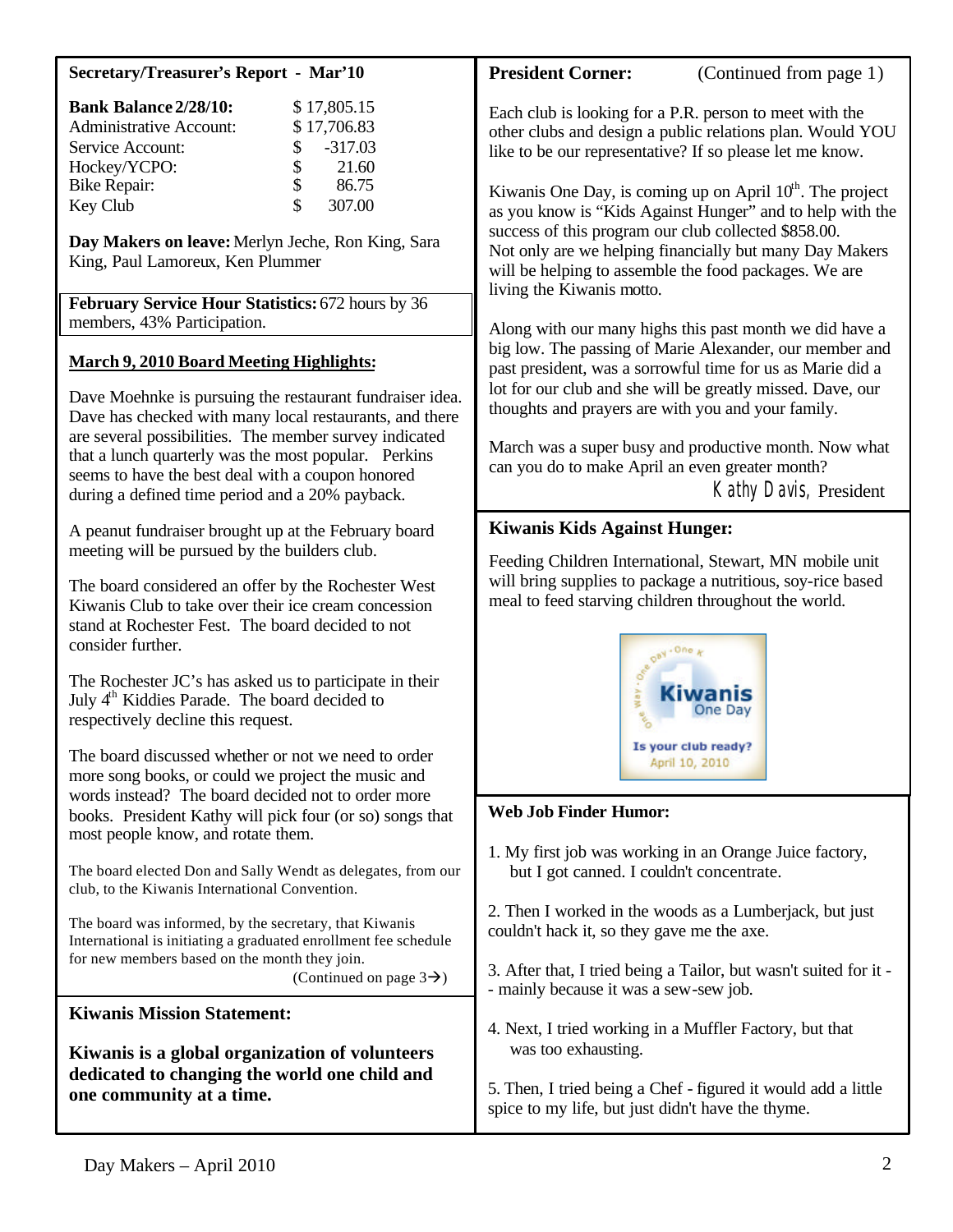### **Secretary/Treasurer's Report** (Cont.from page 2)

#### It will start at \$67 in October, and then be reduced each month. By September of the following year it will be down to \$11. These numbers include the district fee of a flat \$5 per new member. If there are no objections, the secretary will continue to collect a flat \$30 initiation fee from each new member. New members can now be enrolled on-line. Kiwanis is going back to having all clubs, in the USA, pay their annual dues in October. Our club has been paying in April for the past several years. Our dues will be due in February 2011, December 2011, and October 2012 and years thereafter. Dues from now on will

be based on the number of members on September 30<sup>th</sup> of each year. It was proposed that our club make a significant financial donation to Quarry Hill Park to help pay for the major projects that they have planned. President Kathy will bring this proposal to the other Rochester Kiwanis Clubs to consider.

# **COMMITTEE REPORTS**

**Membership-** We currently have 86 members.

**Program-** Programs are scheduled through May. Richard Lundberg, Secretary/Treasurer

### **Daffodil Days:**

March 16th through March 20th was the American Cancer Society's Daffodil Days fund raiser at Hy-Vee North. Again this year the Day Maker Kiwanis Club was pleased to provide the volunteers to support this great cause. Thirtytwo volunteers from our club donated 100 hours of their time and we raised over \$4500.

Thanks to the helpful folks at Hy-Vee North for allowing us to use their facilities and to the Day Maker Kiwanis Club volunteers for making this another successful fund raiser.



Larry Krob, Daffodil chairman

**New Member:** Dennis S. Lee March 9, 2010

Dennis was raised on the family farm in Waseca, MN, where, as a youth, he took over the management of the property when the family was away. As one of his hobbies he joined the boy scouts and became an Eagle Scout when he was 15. Scouting activities began at home and lasted 40 years as he served as Scoutmaster, District Chair and other posts in the Order of the Arrow. After graduating from Waseca Central High School, he enlisted in the Army and served in Germany as a cryptographer.

Marketing for the Aerospace and Defense Industries<br>Group Shortly after re-entering civilian life, he married Karen Enzenauer from Waseca, MN and they settled in Rochester. He then returned to RCTC and St. Mary's University to complete his degree in chemistry. He became a senior chemical consultant for ISP/GAF. He traveled internationally and was involved in such projects as the design of the shower for the space lab, stealth technology for the DOD, and many other instrumental projects. He also served as the Director of Sales and Group.

Dennis has two children: a daughter, Sydney, who died this spring and a son, Adam, who is currently serving with the National Guard. His two teenage grandchildren currently live in St. Louis.



**Welcome to Day Makers, Denny!** Karen Lee

**Web Video of 1942 Minnesota:** (9 mins)

From Joe Soucheray's Garage Logic Radio Program. [http://www.youtube.com/watch\\_popup?v=FPw6MKhgtdo](http://www.youtube.com/watch_popup?v=FPw6MKhgtdo) Includes a video of the Spiral Bridge in Hastings; Mayo Clinic, Rochester.